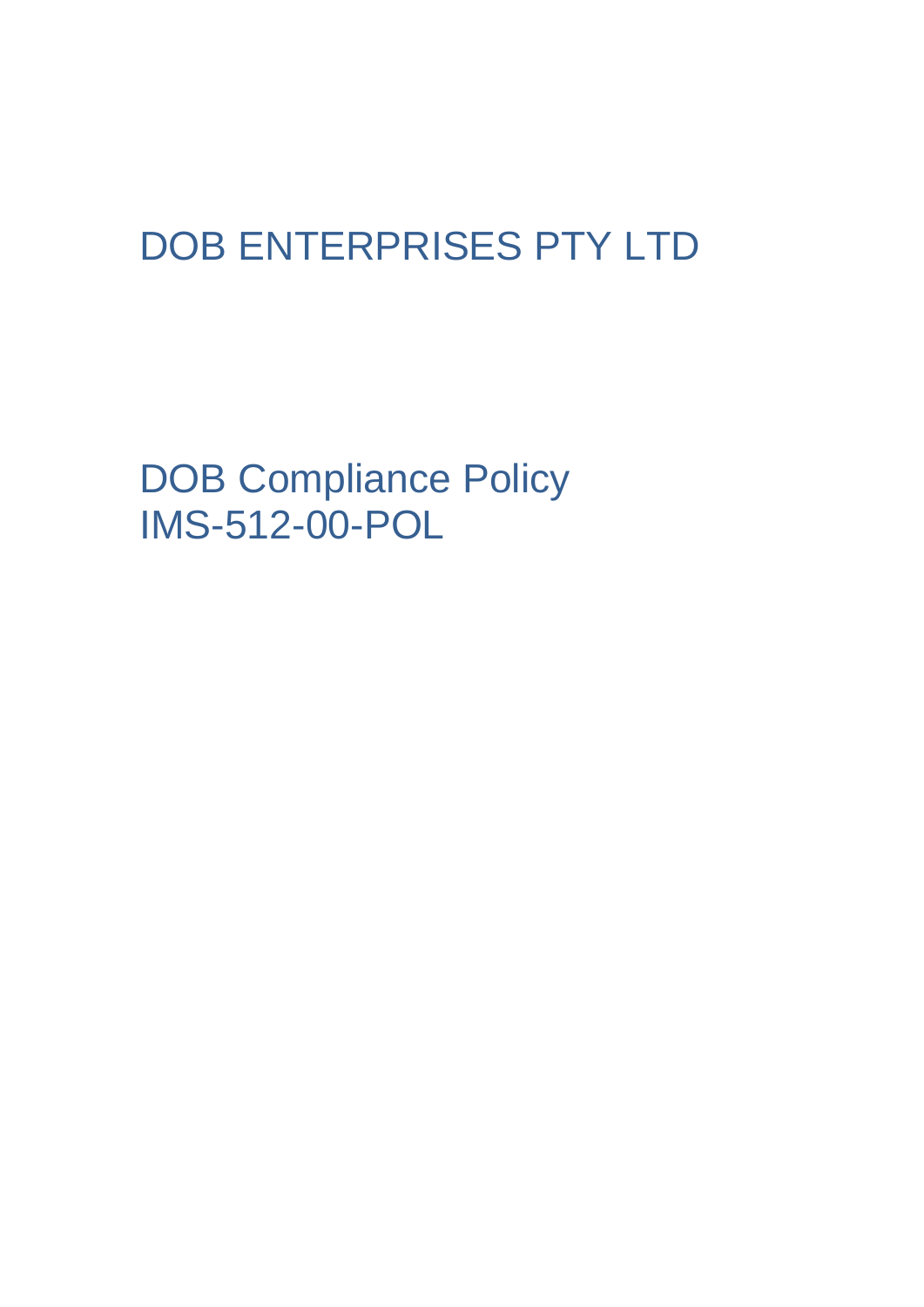## **Revision History**

| <b>Date</b> | <b>Rev</b>  | <b>Modified</b><br><b>By</b> | <b>Changes Made,</b><br><b>Review History</b> | <b>Reviewed</b><br>by | <b>Approved</b><br>by |
|-------------|-------------|------------------------------|-----------------------------------------------|-----------------------|-----------------------|
| 19.02.19    | $\mathbf 0$ | Sunette<br>Opperman          | Creation                                      | S Rupert              | <b>S</b> Rupert       |
|             |             |                              |                                               |                       |                       |
|             |             |                              |                                               |                       |                       |
|             |             |                              |                                               |                       |                       |
|             |             |                              |                                               |                       |                       |
|             |             |                              |                                               |                       |                       |
|             |             |                              |                                               |                       |                       |
|             |             |                              |                                               |                       |                       |
|             |             |                              |                                               |                       |                       |



**DOB ENTERPRISES PTY LTD**<br>ABN 20112 866001 **Revision** 1 **Date** 19.02.19

Level 1 49 Horton Street Port Macquarie NSW 2444 Ph: 1 300 854 622 Fax: 02 6583 8468

**Document No** IMS -512- 00-POL **Page**

**UNCONTROLLED WHEN PRINTED OR DOWNLOADED**

Page 2 of 3